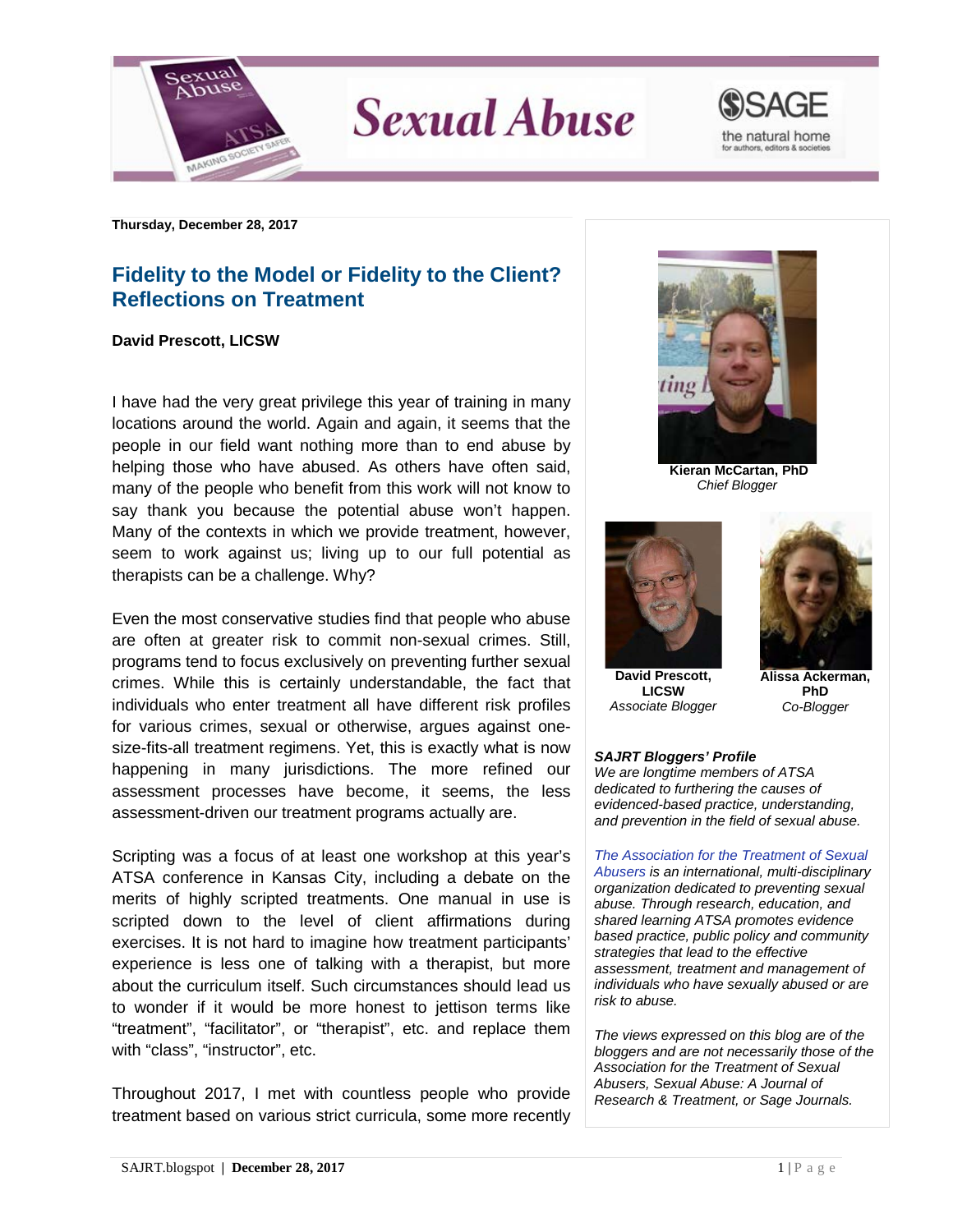developed than others. The most common questions always centered in the same area: How do I use actual therapeutic processes with a manual that tells me what I am supposed to be doing in every session? How do I ensure a strong therapeutic alliance when the curriculum dictates what I am doing and outside stakeholders are clear that they want me to use this curriculum? How do I provide assessment-driven, individualized treatment within a framework like the Good Lives Model when my professional training has always been about following the curriculum? What if I use motivational approaches that help my client meet some goals but not others? How do I interview someone to identify their Self-Regulation Model Pathway?

These questions come naturally in an age of empirically supported treatment protocols, in which methods such as Aggression Replacement Training can be rigidly prescriptive (although the curricula typically used in our field can't claim to be empirically supported). Indeed, these are the right questions for clinicians to ask when considering how best to deepen their practice in individual and group therapies, specialized case management, community supervision, etc. Still, I come to the end of 2017 wondering whether clinicians haven't surrendered our responsibility to clinical decisionmaking based on the needs of each client in favor of getting through the curricula that directors and outside stakeholders want us to use. Again we come back to the fundamental question asked by a conference presenter many years ago: Are we personalizing our manuals or manualizing our persons?

Whatever one's work environment, my hopes for 2018 include that each person providing bona fide treatment:

- Can work not just within whatever framework they use, but actively attend to the therapeutic processes that decades of research have shown to work (e.g., warmth, empathy, hope, agreement on the goals and tasks of treatment) (Marshall, 2005; Prescott, Maeschalck, & Miller, 2017).
- Privileges the client's voice and gets feedback from their clients.
- Remembers that every conversation is most effective when it involves active attempts by the professional to connect, explore the subject at hand, and offer ideas about the way forward.
- Keeps in mind that the most effective treatments are collaborative and marked by agreement on the nature of the relationship (i.e. do the client and therapist agree on what the therapist's role is?) as well as a shared vision of the goals of treatment and the means by which they are accomplished.
- Works to study each client and delivers truly individualized treatment no matter which curriculum they use.
- Remains committed to the task and rigorous in implementing treatment and supervision.
- Maintains an active dialog with external agencies in order to provide the treatment that each client needs rather than simply what each stakeholder wants.
- Choreographs each session to be a dance between the momentary presentation of each client and what research shows will keep treatment in line with the principles of risk, need, and responsivity.